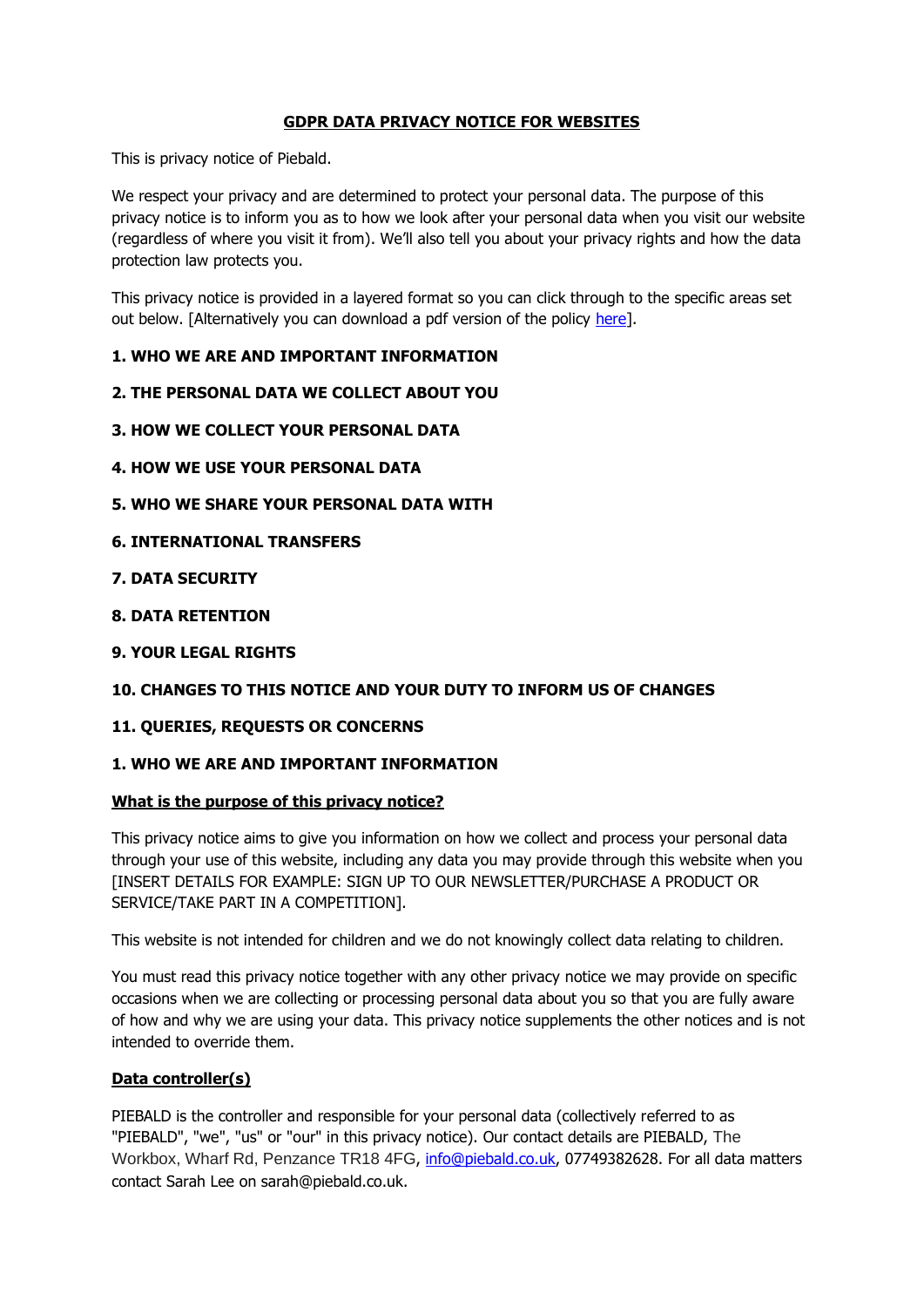### **Third-party links outside of our control**

This website may include links to third-party websites, plug-ins and applications. Clicking on those links or enabling those connections may allow third parties to collect or share data about you. We do not control these third-party websites and are not responsible for their privacy statements.

When you leave our website, we encourage you to read the privacy notice of every website you visit.

### **2. THE PERSONAL DATA WE COLLECT ABOUT YOU**

Personal data, or personal information, means any information about an individual from which that person can be identified. You can find out more about personal data from the [Information](https://ico.org.uk/global/contact-us/)  [Commissioners Office.](https://ico.org.uk/global/contact-us/)

We may collect, use, store and transfer different kinds of personal data about you which we have grouped together follows [THIS IS AN EXAMPLE LIST, PLEASE PERSONALISE IT TO YOUR BUSINESS AND THE DATA THAT YOU COLLECT]:

- **Identity Data** includes [FIRST NAME/LAST NAME/ USERNAME/MARITAL STATUS/ TITLE/DATE OF BIRTH/GENDER].
- **Contact Data** includes [BILLING ADDRESS/DELIVERY ADDRESS/EMAIL ADDRESS/ TELEPHONE NUMBERS].

[WE ALSO COLLECT, USE AND SHARE **AGGREGATED DATA** SUCH AS STATISTICAL OR DEMOGRAPHIC DATA FOR ANY PURPOSE. AGGREGATED DATA MAY BE DERIVED FROM YOUR PERSONAL DATA BUT IS NOT CONSIDERED PERSONAL DATA IN LAW AS THIS DATA DOES **NOT** DIRECTLY OR INDIRECTLY REVEAL YOUR IDENTITY. FOR EXAMPLE, WE MAY AGGREGATE YOUR USAGE DATA TO CALCULATE THE PERCENTAGE OF USERS ACCESSING A SPECIFIC WEBSITE FEATURE. HOWEVER, IF WE COMBINE OR CONNECT AGGREGATED DATA WITH YOUR PERSONAL DATA SO THAT IT CAN DIRECTLY OR INDIRECTLY IDENTIFY YOU, WE TREAT THE COMBINED DATA AS PERSONAL DATA WHICH WILL BE USED IN ACCORDANCE WITH THIS PRIVACY NOTICE.]

We do not collect any **Special Categories of Personal Data** about you (this includes details about your race or ethnicity, religious or philosophical beliefs, sex life, sexual orientation, political opinions, trade union membership, information about your health and genetic and biometric data). Nor do we collect any information about criminal convictions and offences.

### **If you fail to provide personal data**

Where we need to collect your personal data by law, or under the terms of a contract we have with you and you fail to provide that data when requested, we may not be able to perform the contract we have or are trying to enter into with you (for example, to provide you with goods or services). In this case, we may have to cancel a product or service you have with us but we will notify you if this is the case at the time.

### **3. HOW WE COLLECT YOUR PERSONAL DATA**

We use different methods to collect data from and about you including through:

[INSERT DETAILS: FOR EXAMPLE,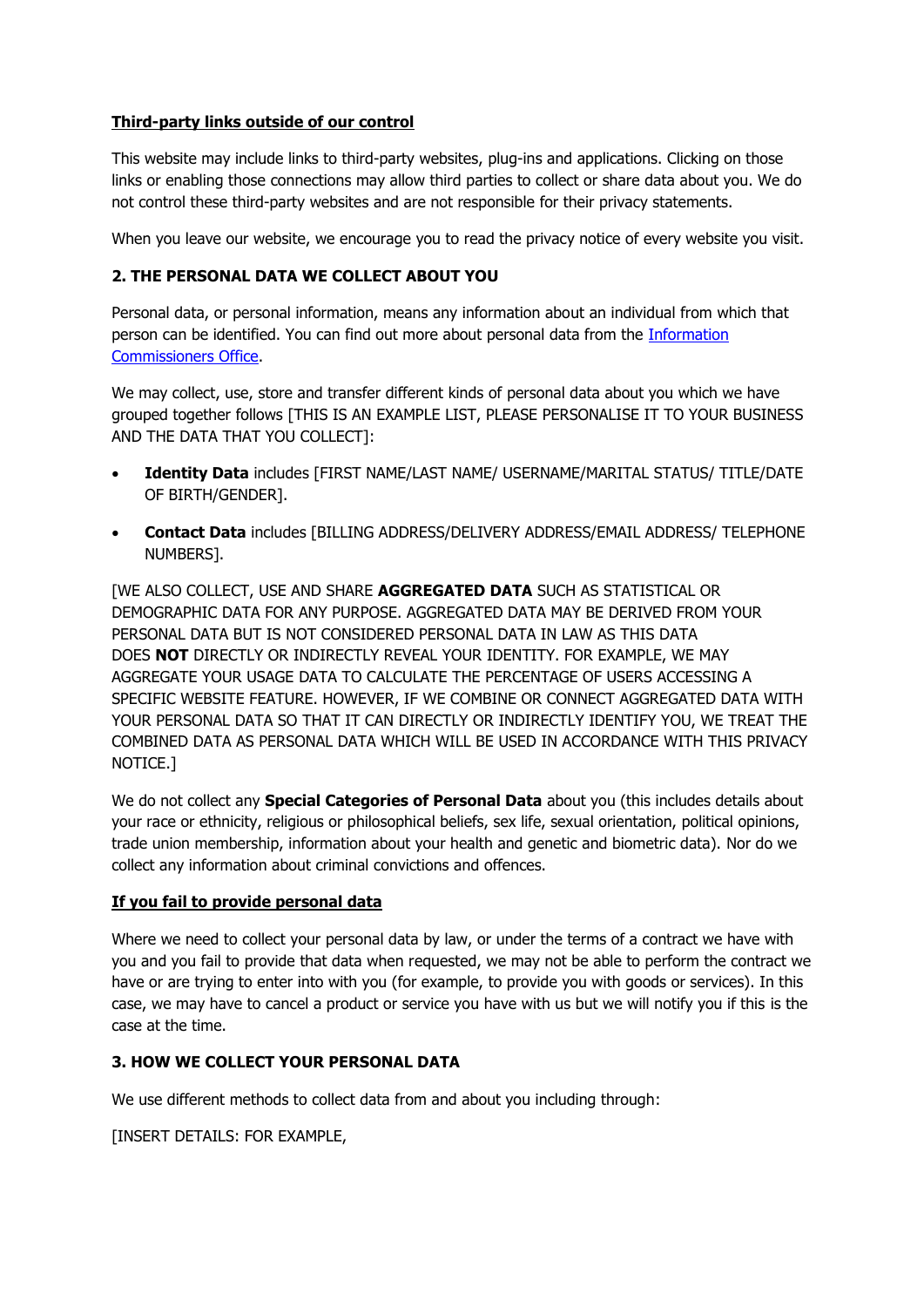- **Directly.** You may give us your [IDENTITY, CONTACT AND FINANCIAL DATA] by filling in forms or by corresponding with us by post, phone, email or otherwise. This includes personal data you provide when you [DELETE OR ADD TO THIS LIST AS APPROPRIATE]:
	- [Apply for our products or services:]
	- [Create an account on our website;]
	- [Subscribe to our service or publications;]
	- [Request marketing to be sent to you.]

# **4. HOW WE USE YOUR PERSONAL DATA**

We will only use your personal data when the law allows us to. Most commonly, we will use your personal data in the following circumstances [PERSONALISE TO YOUR BUSINESS AS NEEDED]:

- **Performance of Contract** this means processing your data where it is necessary for the performance of a contract to which you are a party or to take steps at your request before entering into such a contract.
- **Legitimate Interest** this means the interest of our business in conducting and managing our business to enable us to give you the best service/product and the most secure experience. We make sure we consider and balance any potential impact on you (both positive and negative) and your rights before we process your personal data for our legitimate interests. We do not use your personal data for activities where our interests are overridden by the impact on you (unless we have your consent or are otherwise required or permitted to by law). You can obtain further information about how we assess our legitimate interests against any potential impact on you in respect of specific activities by [INSERT DETAILS].
- **Comply with a legal or regulatory obligation** this means processing your personal data where it is necessary for compliance with a legal or regulatory obligation that we are subject to.

[GENERALLY WE DO NOT RELY ON CONSENT AS A LEGAL BASIS FOR PROCESSING YOUR PERSONAL DATA OTHER THAN IN RELATION TO SENDING THIRD PARTY DIRECT MARKETING COMMUNICATIONS TO YOU VIA EMAIL OR TEXT MESSAGE. YOU HAVE THE RIGHT TO WITHDRAW CONSENT TO MARKETING AT ANY TIME BY CONTACTING US [INSERT CONTACT DETAILS OF DATA PROTECTION OFFICER OR DATA PRESENTATIVE]].

### **PURPOSES FOR WHICH WE WILL USE YOUR PERSONAL DATA**

We have set out below, in a table format, a description of all the ways we plan to use your personal data, with the legal bases we rely on to do so.

Note that we may process your personal data for more than one lawful ground depending on the specific purpose for which we are using your data. Please contact us [CONTACT DETAILS FOR DATA PROTECTION OFFICER OR DATA REPRESENTATIVE] if you need details about the specific legal ground we are relying on to process your personal data where more than one ground has been set out in the table below.

### [THIS IS AN EXAMPLE – PLEASE AMEND AND ADD YOUR OWN DETAILS.]

| <b>Purpose/Activity</b> | Type of data | <b>Lawful basis for processing</b> |
|-------------------------|--------------|------------------------------------|
|                         |              |                                    |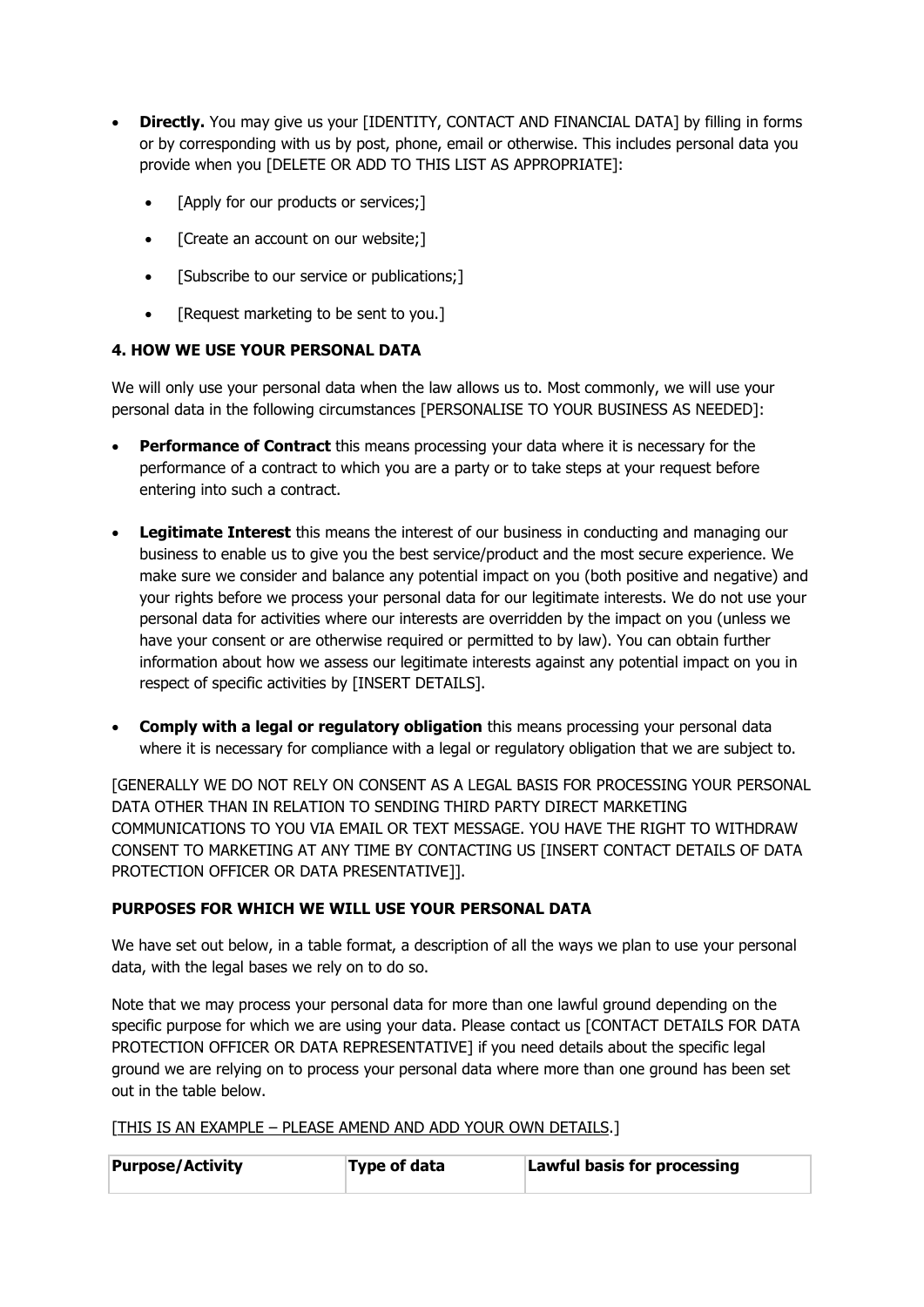|                                      |                             | including basis of legitimate<br>interest |
|--------------------------------------|-----------------------------|-------------------------------------------|
| To register you as a new<br>customer | (a) Identity<br>(b) Contact | Performance of a contract with you        |
|                                      |                             |                                           |

### **[Marketing**

We strive to provide you with choices regarding certain personal data uses, particularly around marketing and advertising.

[WE HAVE ESTABLISHED THE FOLLOWING PERSONAL DATA CONTROL MECHANISMS]:

### **Promotional offers from us**

We may use your Identity, Contact, Technical, Usage and Profile Data to form a view on what we think you may want or need, or what may be of interest to you. This is how we decide which products, services and offers may be relevant for you.

You will receive marketing communications from us if you have requested information from us or purchased goods or services from us [OR IF YOU PROVIDED US WITH YOUR DETAILS WHEN YOU ENTERED A COMPETITION OR REGISTERED FOR A PROMOTION] and, in each case, you have not opted out of receiving that marketing.

### **Opting out**

You can ask us or third parties to stop sending you marketing messages at any time [BY LOGGING INTO THE WEBSITE AND CHECKING OR UNCHECKING RELEVANT BOXES TO ADJUST YOUR MARKETING PREFERENCES **OR** BY FOLLOWING THE OPT-OUT LINKS ON ANY MARKETING MESSAGE SENT TO YOU **OR** BY INFO@PIEBALD.CO.UK AT ANY TIME].

Where you opt out of receiving these marketing messages, this will not apply to personal data provided to us as a result of [A PRODUCT/SERVICE PURCHASE, WARRANTY REGISTRATION, PRODUCT OR SERVICE EXPERIENCE OR OTHER TRANSACTIONS].]

### **Cookies**

You can set your browser to refuse all or some browser cookies, or to alert you when websites set or access cookies. If you disable or refuse cookies, please note that some parts of this website may become inaccessible or not function properly. For more information about the cookies we use, please see [COOKIE POLICY.](https://piebald.co.uk/cookie-policy/)

### **Change of purpose**

We will only use your personal data for the purposes for which we collected it, unless we reasonably consider that we need to use it for another reason and that reason is compatible with the original purpose. If you wish to get an explanation as to how the processing for the new purpose is compatible with the original purpose, please contact info@piebald.co.uk

If we need to use your personal data for an unrelated purpose, we will notify you and we will explain the legal basis which allows us to do so.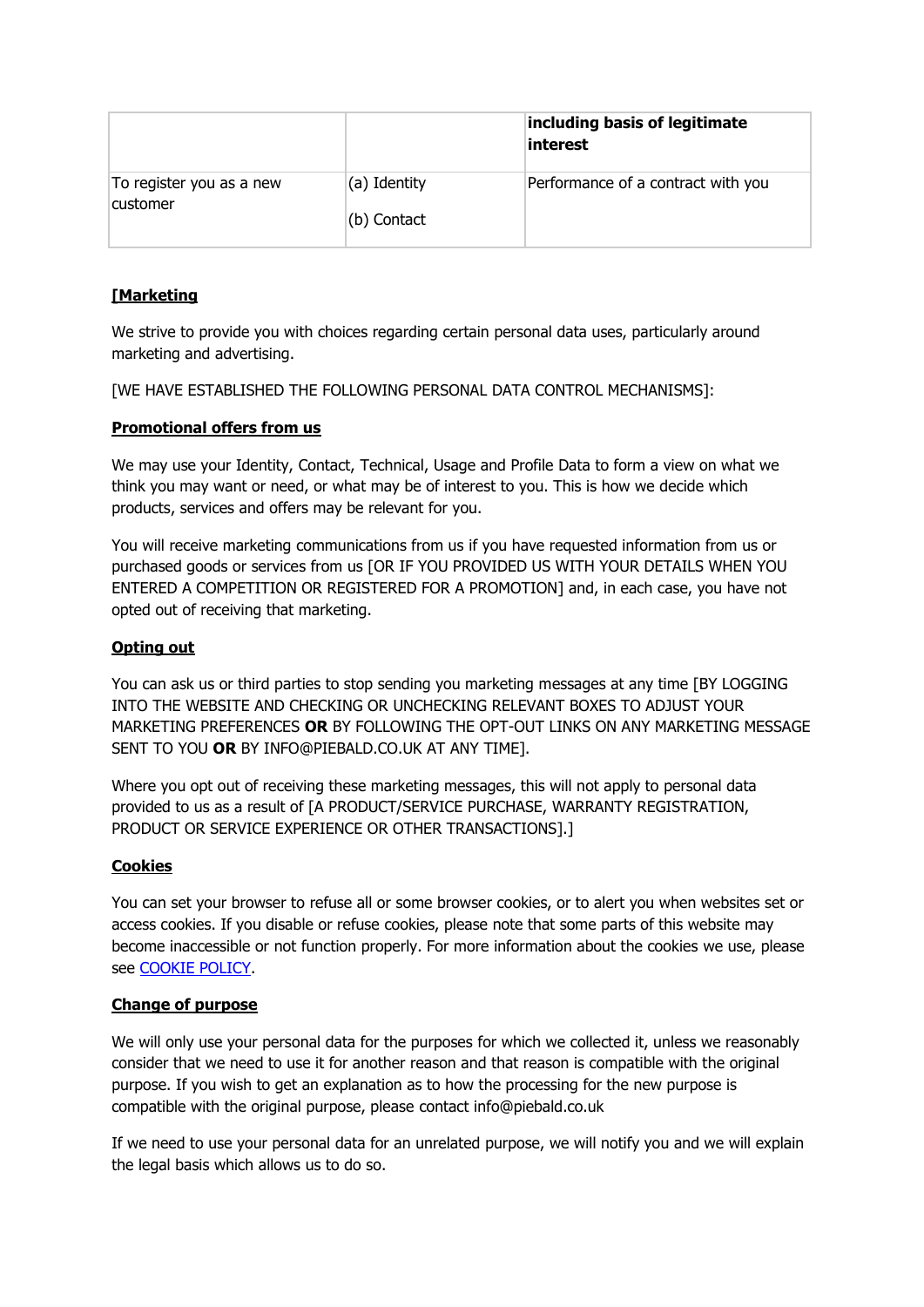Please note that we may process your personal data without your knowledge or consent, in compliance with the above rules, where this is required or permitted by law.

### **5. WHO WE SHARE YOUR PERSONAL DATA WITH**

We may have to share your personal data with the parties set out below for the purposes set out in the table in paragraph 4 above.

- Internal Third Parties
- **External Third Parties Service** 
	- Providers based in the United Kingdom who provide IT and system administration services.
	- Professional advisers including lawyers, bankers, auditors and insurers based in the United Kingdom who provide consultancy, banking, legal, insurance and accounting services.
	- HM Revenue & Customs, regulators and other authorities based in the United Kingdom who require reporting of processing activities in certain circumstances.
- Third parties to whom we may choose to sell, transfer, or merge parts of our business or our assets. Alternatively, we may seek to acquire other businesses or merge with them. If a change happens to our business, then the new owners may use your personal data in the same way as set out in this privacy notice.

We require all third parties to respect the security of your personal data and to treat it in accordance with the law. We do not allow our third-party service providers to use your personal data for their own purposes and only permit them to process your personal data for specified purposes and in accordance with our instructions.

#### **6. INTERNATIONAL TRANSFERS**

We do not transfer your personal data outside the European Economic Area (**EEA**).

#### **7. DATA SECURITY**

We have put in place appropriate security measures to prevent your personal data from being accidentally lost, used or accessed in an unauthorised way, altered or disclosed. In addition, we limit access to your personal data to those employees, agents, contractors and other third parties who have a business need to know. They will only process your personal data on our instructions and they are subject to a duty of confidentiality.

We have put in place procedures to deal with any suspected personal data breach and will notify you and any applicable regulator of a breach where we are legally required to do so.

#### **8. DATA RETENTION**

We will only retain your personal data for as long as necessary to fulfil the purposes we collected it for, including for the purposes of satisfying any legal, accounting, or reporting requirements.

To determine the appropriate retention period for personal data, we consider the amount, nature, and sensitivity of the personal data, the potential risk of harm from unauthorised use or disclosure of your personal data, the purposes for which we process your personal data and whether we can achieve those purposes through other means, and the applicable legal requirements.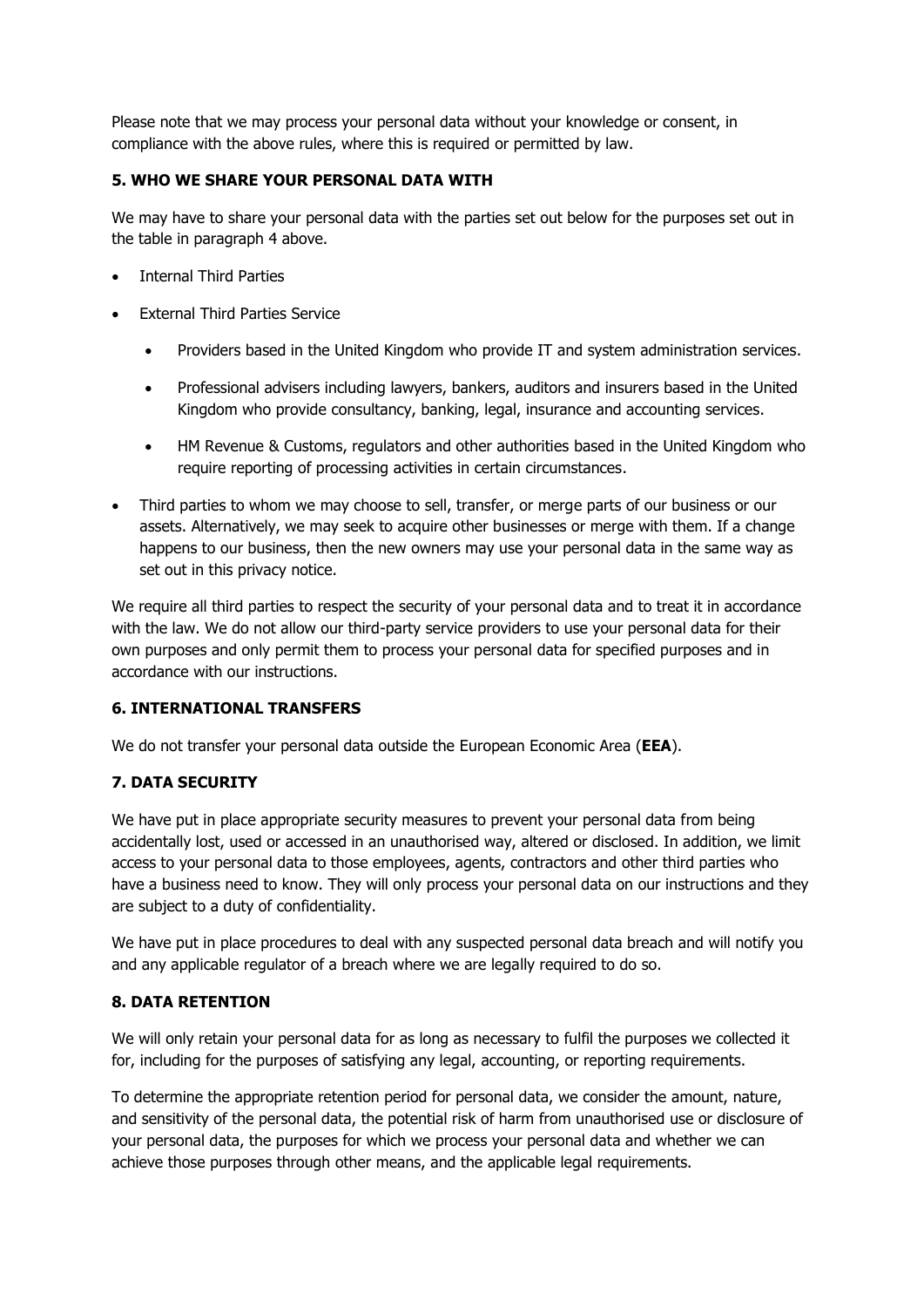Details of retention periods for different aspects of your personal data are available in our retention policy which you can request from us by emailing info@piebald.co.uk.

#### **OR**

By law we have to keep basic information about our customers (including contact, identity, financial and transaction data) for six years after they cease being customers for tax purposes.

In some circumstances you can ask us to delete your data: see **Your legal rights** below for further information.

In some circumstances we may anonymise your personal data (so that it can no longer be associated with you) for research or statistical purposes in which case we may use this information indefinitely without further notice to you.

#### **9. YOUR LEGAL RIGHTS**

Unless subject to an exemption under the data protection laws, you have the following rights with respect to your personal data:

- The right to request a copy of the personal data which we hold about you:
- The right to request that we correct any personal data if it is found to be inaccurate or out of date;
- The right to request your personal data is erased where it is no longer necessary to retain such data;
- The right to withdraw your consent to the processing at any time, where consent was the lawful basis for processing your data;
- The right to request that we provide you with your personal data and where possible, to transmit that data directly to another data controller, (known as the right to data portability), where applicable 9i.e. where our processing is based on consent or is necessary for the performance of our contract with you or where we process your data by automated means);
- The right, where there is a dispute in relation to the accuracy or processing of your personal data, to request a restriction is placed on further processing;
- The right to object to our processing of personal data, where applicable i.e. where processing is based on our legitimate interests (or in performance of a task in the public interest/exercise of official authority); direct marketing or processing for the purposes of scientific/historical research and statistics).

If you wish to exercise any of the rights set out above, please contact Giles Gilbert at giles@piebald.co.uk.

#### **No fee required – with some exceptions**

You will not have to pay a fee to access your personal data (or to exercise any of the other rights). However, we may charge a reasonable admin fee if your request is clearly unfounded, repetitive or excessive. Alternatively, we may refuse to comply with your request in these circumstances.

#### **What we may need from you**

We may need to request specific information from you to help us confirm your identity and ensure your right to access your personal data (or to exercise any of your other rights). This is a security measure to ensure that personal data is not disclosed to any person who has no right to receive it. We may also contact you to ask you for further information in relation to your request to speed up our response.

#### **Time limit to respond**